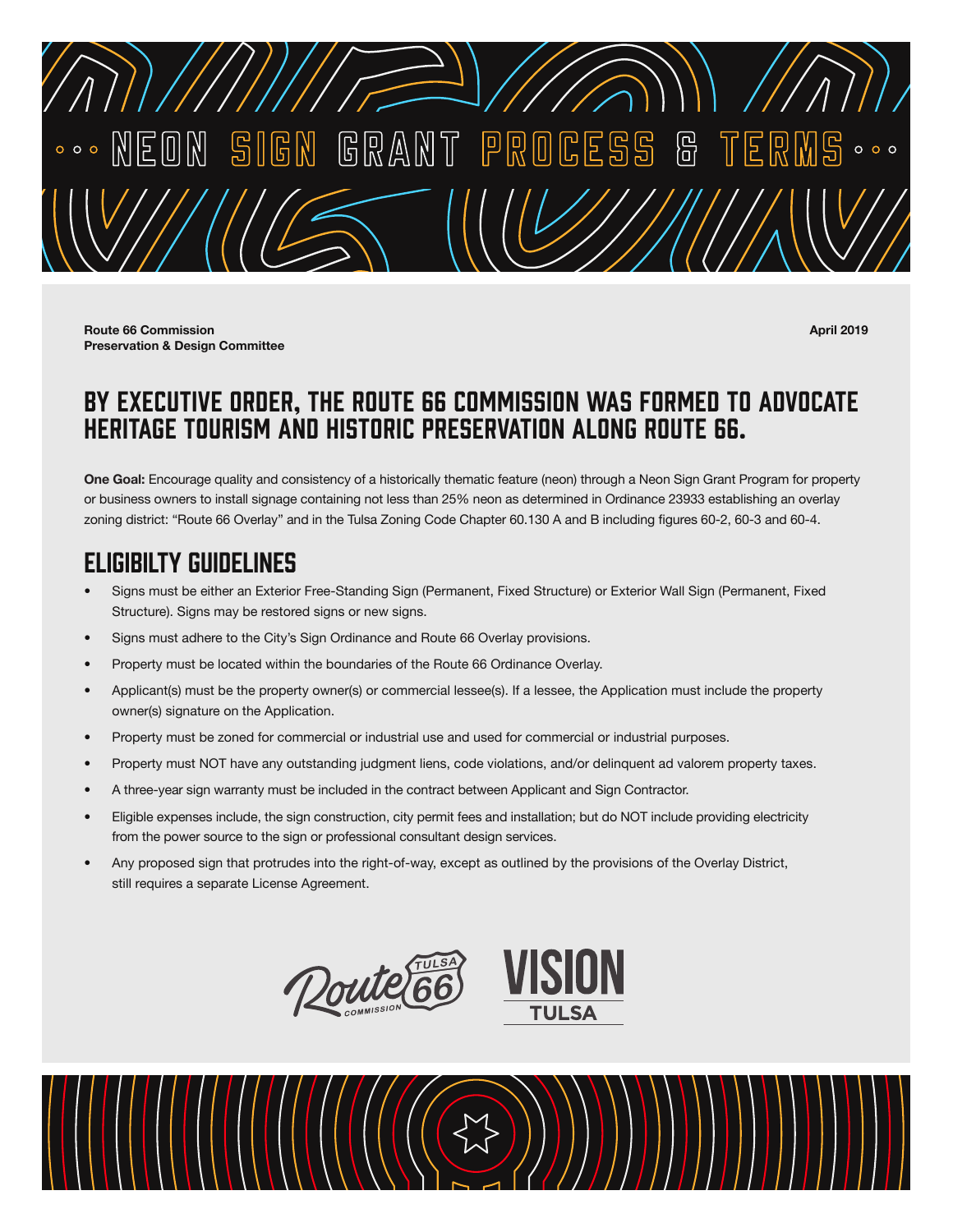## ... NEON SIGN GRANT PROCESS & T 旧职

### PROJECT COMMENCEMENT

- Project must not commence until the Application has been approved by the Mayor as evidenced by a signed contract and a Notice to Proceed has been issued to the Applicant by the City of Tulsa Project Manager
- The City is not responsible for any of the Applicant's costs prior to the final approval of the Application, including preparation of the application, design or any other cost incurred regardless of whether the Application is submitted, accepted or rejected.

### APPLICANT MATCH

• The Applicant must provide not less than 50% of the eligible cost of the sign. The City's matching contribution will be 50% of the applicant's eligible cost of the sign but not to exceed \$10,000. Grant check to be remitted to Applicant upon approved completion of project as detailed below.

### THE GRANT APPLICATION WILL BE PROCESSED AS OUTLINED BELOW:

- Property / business owner submits Neon Sign Grant Application to the Route 66 Commission Preservation and Design Committee (Review Committee) through either of the email addresses provided below. The Application must include a preliminary construction cost estimate, site plan and preliminary sign drawings.
- If the Application has a signed Preliminary Recommendation to move forward by the Review Committee, the Applicant submits appropriate construction plans and Sign Permit Form to the City of Tulsa Permit Department with the Sign Contractor clearly identified. Sign Contractor documents should include calculations used to determine that the sign contains required 25% area of neon and warranty information.
- Following Sign Permit approval, the Applicant submits copy of Sign Permit and 100% complete construction documents including but not limited to a final cost estimate to the Review Committee for review and final grant recommendation to the Route 66 Commission.
- Applicant will furnish: (1) Applicant's city sales tax I. D. number, (2) completed W-9 for Applicant (3) copy of lease agreement, if Applicant is tenant and (4) Supplier Registration Form.
- The Route 66 Commission makes a final recommendation to the Mayor. Upon Mayor's approval, a contract for the grant will be executed by the applicant and Mayor for the grant amount and a Contract Number will be assigned.
- Applicant receives: "Notice to Proceed" from City of Tulsa Project Manager (no work should begin prior to Notice to Proceed).
- Applicant's Sign Contractor completes sign in accordance with approved permitted construction documents.

 $\frac{1}{2}$